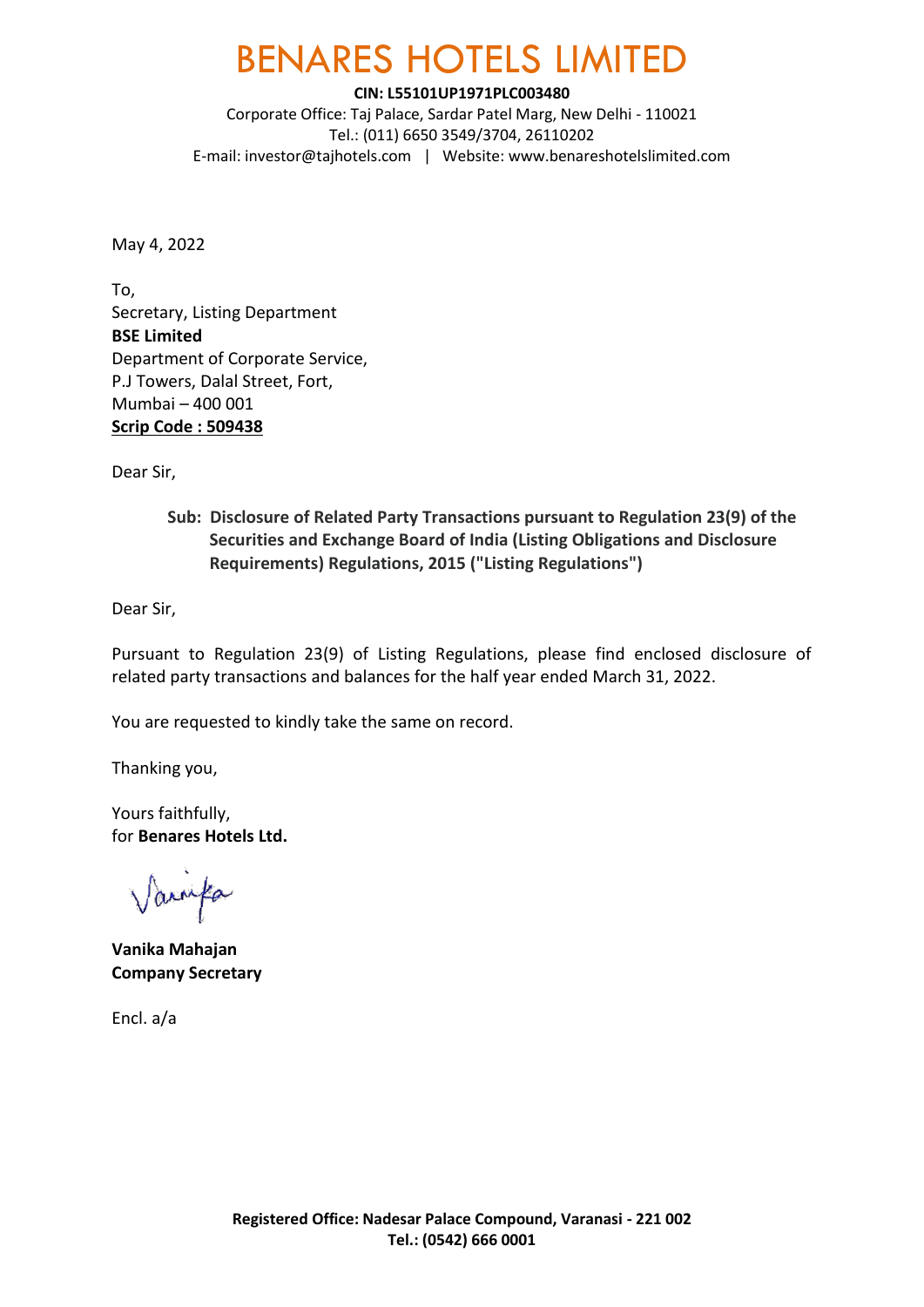**Benares Hotels Limited CIN - L55101UP1971PLC003480 Disclosure of related party transactions - From Oct 2021 to March 2022**

 $\Gamma$ 

|      |                                             |  |                                                 |                                    |                                                                              |                                                                |                                                                                   |                                                      |                    |                                                 | Additional disclosure of related party transactions - applicable only in case the related party transaction relates to loans, inter-corporate deposits, advances or<br>investments made or given by the listed entity/subsidiary. These details need to be disclosed only once, during the reporting period when such transaction was<br>undertaken. |      |        |                                                                      |          |                                                                                   |                       |                                                                                                                |  |
|------|---------------------------------------------|--|-------------------------------------------------|------------------------------------|------------------------------------------------------------------------------|----------------------------------------------------------------|-----------------------------------------------------------------------------------|------------------------------------------------------|--------------------|-------------------------------------------------|------------------------------------------------------------------------------------------------------------------------------------------------------------------------------------------------------------------------------------------------------------------------------------------------------------------------------------------------------|------|--------|----------------------------------------------------------------------|----------|-----------------------------------------------------------------------------------|-----------------------|----------------------------------------------------------------------------------------------------------------|--|
|      |                                             |  |                                                 |                                    |                                                                              |                                                                |                                                                                   |                                                      |                    |                                                 |                                                                                                                                                                                                                                                                                                                                                      |      |        |                                                                      |          |                                                                                   |                       |                                                                                                                |  |
| S.No | Details of the party (listed entity<br>Name |  | PAN Name                                        | Details of the counterparty<br>PAN | Relationship of the counterparty with the listed entity or<br>its subsidiary | Type of related party transaction                              | Value of the related<br>party transaction as<br>pproved by the audit<br>committee | alue of transactio<br>during the<br>reporting period | Opening<br>balance | In case monies are due to<br>Closing<br>halance | In case any financial indebtedness is incurred to make<br>Vature of indebtedness (loan/<br>issuance of debt/ any other<br>etc.)                                                                                                                                                                                                                      | Cost | Tenure | Nature (loan/advance/inter-<br>corporate deposit/investment Rate (%) | Interest | Details of the loans, inter-corporate deposits, advances or investments<br>Tenure | Secured/<br>unsecured | <b>Purpose for which</b><br>the funds will be<br>utilised by the<br>ultimate recipient of<br>funds (end-usage) |  |
|      | <b>Benares Hotels Limited</b>               |  | The Indian Hotels Limited Company               |                                    | <b>Holding Company</b>                                                       | Sale of goods                                                  | 150 Lakhs                                                                         | 1.93                                                 |                    |                                                 |                                                                                                                                                                                                                                                                                                                                                      |      |        |                                                                      |          |                                                                                   |                       |                                                                                                                |  |
|      | <b>Benares Hotels Limited</b>               |  | The Indian Hotels Limited Company               |                                    | <b>Holding Company</b>                                                       | Rendering of services (including cost recovery)                | No limits to be<br>applied,                                                       | 38.97                                                |                    |                                                 |                                                                                                                                                                                                                                                                                                                                                      |      |        |                                                                      |          |                                                                                   |                       |                                                                                                                |  |
|      | <b>Benares Hotels Limited</b>               |  | The Indian Hotels Limited Company               |                                    | <b>Holding Company</b>                                                       | Receiving of services (including reimbursement of<br>expenses) | No limits to be<br>applied,                                                       | 100.68                                               |                    |                                                 |                                                                                                                                                                                                                                                                                                                                                      |      |        |                                                                      |          |                                                                                   |                       |                                                                                                                |  |
|      | <b>Benares Hotels Limited</b>               |  | The Indian Hotels Limited Company               |                                    | <b>Holding Company</b>                                                       | Fees under Management Contracts                                | As per the terms of<br>the Operating &                                            | 423.82                                               |                    |                                                 |                                                                                                                                                                                                                                                                                                                                                      |      |        |                                                                      |          |                                                                                   |                       |                                                                                                                |  |
|      | <b>Benares Hotels Limited</b>               |  | Piem Hotels Limited                             |                                    | Fellow Subsidiary                                                            | Sale of goods                                                  | 150 Lakhs                                                                         | 1.60                                                 |                    |                                                 |                                                                                                                                                                                                                                                                                                                                                      |      |        |                                                                      |          |                                                                                   |                       |                                                                                                                |  |
|      | <b>Benares Hotels Limited</b>               |  | Piem Hotels Limited                             |                                    | <b>Fellow Subsidiary</b>                                                     | Rendering of services (including cost recovery)                | No limits to be<br>applied,                                                       | 34.46                                                |                    |                                                 |                                                                                                                                                                                                                                                                                                                                                      |      |        |                                                                      |          |                                                                                   |                       |                                                                                                                |  |
|      | <b>Benares Hotels Limited</b>               |  | Piem Hotels Limited                             |                                    | Fellow Subsidiary                                                            | Receiving of services (including reimbursement of<br>expenses) | No limits to be<br>applied,                                                       | 43.75                                                |                    |                                                 |                                                                                                                                                                                                                                                                                                                                                      |      |        |                                                                      |          |                                                                                   |                       |                                                                                                                |  |
|      | <b>Benares Hotels Limited</b>               |  | United Hotels Limited                           |                                    | Fellow Subsidiary                                                            | Receiving of services (including reimbursement of<br>expenses) | No limits to be<br>applied,                                                       | 5.32                                                 |                    |                                                 |                                                                                                                                                                                                                                                                                                                                                      |      |        |                                                                      |          |                                                                                   |                       |                                                                                                                |  |
|      | <b>Benares Hotels Limited</b>               |  | <b>United Hotels Limited</b>                    |                                    | <b>Fellow Subsidiary</b>                                                     | Repayment of loan                                              | Not Applicable                                                                    | 350.00                                               |                    |                                                 |                                                                                                                                                                                                                                                                                                                                                      |      |        | Intercorporate Deposit                                               | 9%       | Three Months                                                                      | Unsecured             | <b>Working Capital</b>                                                                                         |  |
|      | <b>Benares Hotels Limited</b>               |  | <b>Jnited Hotels Limited</b>                    |                                    | <b>Fellow Subsidiary</b>                                                     | <b>Interest Expenses</b>                                       | Not Applicable                                                                    | 4.03                                                 |                    |                                                 |                                                                                                                                                                                                                                                                                                                                                      |      |        |                                                                      |          |                                                                                   |                       |                                                                                                                |  |
| 11   | <b>Benares Hotels Limited</b>               |  | Taj GVK Hotels & Resorts Limited                |                                    | Joint Venture of Holding Company                                             | Rendering of services (including cost recovery)                | No limits to be<br>applied,                                                       | 6.40                                                 |                    |                                                 |                                                                                                                                                                                                                                                                                                                                                      |      |        |                                                                      |          |                                                                                   |                       |                                                                                                                |  |
| 12   | <b>Benares Hotels Limited</b>               |  | Taj GVK Hotels & Resorts Limited                |                                    | Joint Venture of Holding Company                                             | Receiving of services (including reimbursement of<br>expenses) | No limits to be<br>applied                                                        | 0.46                                                 |                    |                                                 |                                                                                                                                                                                                                                                                                                                                                      |      |        |                                                                      |          |                                                                                   |                       |                                                                                                                |  |
| 13   | <b>Benares Hotels Limited</b>               |  | Oriental Hotels Limited                         |                                    | Associates of Holding Company                                                | Receiving of services (including reimbursement of<br>expenses) | No limits to be<br>applied,                                                       | 2.28                                                 |                    |                                                 |                                                                                                                                                                                                                                                                                                                                                      |      |        |                                                                      |          |                                                                                   |                       |                                                                                                                |  |
| 14   | <b>Benares Hotels Limited</b>               |  | Anant Narain Singh                              |                                    | Director                                                                     | <b>Lease Rentals</b>                                           | 40 Lakhs                                                                          | 10.84                                                |                    |                                                 |                                                                                                                                                                                                                                                                                                                                                      |      |        |                                                                      |          |                                                                                   |                       |                                                                                                                |  |
| 15   | <b>Benares Hotels Limited</b>               |  | Anant Narain Singh                              |                                    | Director                                                                     | <b>Sitting Fees</b>                                            | As approved by<br>Nomination and                                                  | 1.20                                                 |                    |                                                 |                                                                                                                                                                                                                                                                                                                                                      |      |        |                                                                      |          |                                                                                   |                       |                                                                                                                |  |
| 16   | <b>Benares Hotels Limited</b>               |  | Puneet Raman                                    |                                    | Director                                                                     | <b>Sitting Fees</b>                                            | As approved by<br>Nomination and                                                  | 0.60                                                 |                    |                                                 |                                                                                                                                                                                                                                                                                                                                                      |      |        |                                                                      |          |                                                                                   |                       |                                                                                                                |  |
| 17   | <b>Benares Hotels Limited</b>               |  | Rukmani Devi                                    |                                    | Director                                                                     | <b>Sitting Fees</b>                                            | As approved by<br>Nomination and                                                  | 1.80                                                 |                    |                                                 |                                                                                                                                                                                                                                                                                                                                                      |      |        |                                                                      |          |                                                                                   |                       |                                                                                                                |  |
| 18   | <b>Benares Hotels Limited</b>               |  | Moiz Mivaziwala                                 |                                    | Director                                                                     | <b>Sitting Fees</b>                                            | As approved by<br>Nomination and                                                  | 1.50                                                 |                    |                                                 |                                                                                                                                                                                                                                                                                                                                                      |      |        |                                                                      |          |                                                                                   |                       |                                                                                                                |  |
| 19   | <b>Benares Hotels Limited</b>               |  | Maharaja Prabhu Naraian Physical Cultural Trust |                                    | Entities in which Directors are interested/ Relatives of<br>Directors        | <b>Lease Rentals</b>                                           | 40 Lakhs                                                                          | 2.71                                                 |                    |                                                 |                                                                                                                                                                                                                                                                                                                                                      |      |        |                                                                      |          |                                                                                   |                       |                                                                                                                |  |
| 20   | <b>Benares Hotels Limited</b>               |  | Aditya Dairies Private Limited                  |                                    | Entities in which Directors are interested/ Relatives of<br>Directors        | <b>Lease Rentals</b>                                           | 40 Lakhs                                                                          | 5.42                                                 |                    |                                                 |                                                                                                                                                                                                                                                                                                                                                      |      |        |                                                                      |          |                                                                                   |                       |                                                                                                                |  |
| 21   | <b>Benares Hotels Limited</b>               |  | Ananta Electrical Lamp Works Limited            |                                    | Entities in which Directors are interested/ Relatives of<br>Directors        | <b>Lease Rentals</b>                                           | 40 Lakhs                                                                          | 2.83                                                 |                    |                                                 |                                                                                                                                                                                                                                                                                                                                                      |      |        |                                                                      |          |                                                                                   |                       |                                                                                                                |  |
| 22   | <b>Benares Hotels Limited</b>               |  | Hotel TAJ Ganges Employee Gratuity Trust        |                                    | Post Employment Benefits Plan                                                | Contribution and advance to post employment benefit<br>plans   | Not Applicable                                                                    |                                                      |                    |                                                 |                                                                                                                                                                                                                                                                                                                                                      |      |        |                                                                      |          |                                                                                   |                       |                                                                                                                |  |
| 23   | <b>Benares Hotels Limited</b>               |  | Harish Kumar                                    |                                    | Key management personnel of entity                                           | Short term employee benefits                                   | As approved by<br>Nomination and                                                  | 11.10                                                |                    |                                                 |                                                                                                                                                                                                                                                                                                                                                      |      |        |                                                                      |          |                                                                                   |                       |                                                                                                                |  |
| 24   | <b>Benares Hotels Limited</b>               |  | Vivek Sharma                                    |                                    | Key management personnel of entity                                           | Short term employee benefits                                   | As approved by<br>Nomination and                                                  | 23.65                                                |                    |                                                 |                                                                                                                                                                                                                                                                                                                                                      |      |        |                                                                      |          |                                                                                   |                       |                                                                                                                |  |
| 25   | <b>Benares Hotels Limited</b>               |  | Vanika Mahajan                                  |                                    | Key management personnel of entity                                           | Short term employee benefits                                   | As approved by<br>Nomination and                                                  | 5.85                                                 |                    |                                                 |                                                                                                                                                                                                                                                                                                                                                      |      |        |                                                                      |          |                                                                                   |                       |                                                                                                                |  |
| 26   | <b>Benares Hotels Limited</b>               |  | <b>Tata Consultancy Services Limited</b>        |                                    | Subsidiary, JV & Associates of the Entities having Significant<br>influence  | Purchase of goods and services                                 | 50 Lakhs                                                                          | 26.15                                                |                    |                                                 |                                                                                                                                                                                                                                                                                                                                                      |      |        |                                                                      |          |                                                                                   |                       |                                                                                                                |  |
| 27   | <b>Benares Hotels Limited</b>               |  | <b>Tata Consultancy Services Limited</b>        |                                    | Subsidiary, JV & Associates of the Entities having Significant<br>influence  | Revenue                                                        | 40 Lakhs                                                                          | 2.04                                                 |                    |                                                 |                                                                                                                                                                                                                                                                                                                                                      |      |        |                                                                      |          |                                                                                   |                       |                                                                                                                |  |
| 28   | <b>Benares Hotels Limited</b>               |  | <b>Tata Teleservices Limited</b>                |                                    | Subsidiary, JV & Associates of the Entities having Significant<br>influence  | Purchase of goods and services                                 | 60 Lakhs                                                                          | 0.60                                                 |                    |                                                 |                                                                                                                                                                                                                                                                                                                                                      |      |        |                                                                      |          |                                                                                   |                       |                                                                                                                |  |
| 29   | <b>Benares Hotels Limited</b>               |  | Tata Communications Limited                     |                                    | Subsidiary, JV & Associates of the Entities having Significant<br>influence  | Purchase of goods and services                                 | 60 Lakhs                                                                          | 1.20                                                 |                    |                                                 |                                                                                                                                                                                                                                                                                                                                                      |      |        |                                                                      |          |                                                                                   |                       |                                                                                                                |  |
| 30   | <b>Benares Hotels Limited</b>               |  | <b>Tata Communications Limited</b>              |                                    | Subsidiary, JV & Associates of the Entities having Significant<br>influence  | Revenue                                                        | 40 Lakhs                                                                          | 0.04                                                 |                    |                                                 |                                                                                                                                                                                                                                                                                                                                                      |      |        |                                                                      |          |                                                                                   |                       |                                                                                                                |  |
| 31   | <b>Benares Hotels Limited</b>               |  | Tata AIA Life Insurance Company Limited         |                                    | Subsidiary, JV & Associates of the Entities having Significant<br>influence  | Revenue                                                        | 40 Lakhs                                                                          | 0.13                                                 |                    |                                                 |                                                                                                                                                                                                                                                                                                                                                      |      |        |                                                                      |          |                                                                                   |                       |                                                                                                                |  |
| 32   | <b>Benares Hotels Limited</b>               |  | Tai Karnataka Hotels & Resorts Limited          |                                    | Joint Venture of Holding Company                                             | Rendering of services (including cost recovery)                | No limits to be<br>applied,                                                       | 4.40                                                 |                    |                                                 |                                                                                                                                                                                                                                                                                                                                                      |      |        |                                                                      |          |                                                                                   |                       |                                                                                                                |  |
| 33   | <b>Benares Hotels Limited</b>               |  | Ideal Ice Limited                               |                                    | Fellow Subsidiary                                                            | Fees under contracts                                           | As per the terms of<br>the Agreement                                              | 1.33                                                 |                    |                                                 |                                                                                                                                                                                                                                                                                                                                                      |      |        |                                                                      |          |                                                                                   |                       |                                                                                                                |  |
|      |                                             |  |                                                 |                                    |                                                                              | Receiving of services (including reimbursement of              | No limits to be<br>applied.                                                       |                                                      |                    |                                                 |                                                                                                                                                                                                                                                                                                                                                      |      |        |                                                                      |          |                                                                                   |                       |                                                                                                                |  |
| 34   | <b>Benares Hotels Limited</b>               |  | Taj Safaris Limited                             |                                    | Joint Venture of Holding Company                                             | expenses)                                                      | mbursement/recov<br>ries at actuals                                               | 0.37                                                 |                    |                                                 |                                                                                                                                                                                                                                                                                                                                                      |      |        |                                                                      |          |                                                                                   |                       |                                                                                                                |  |
| 35   | <b>Benares Hotels Limited</b>               |  | Taj SATS Air Catering Limited                   |                                    | Subsidiary, JV & Associates of the Entities having Significant<br>influence  | Receiving of services (including reimbursement of<br>expenses) | No limits to be<br>applied.                                                       | 0.01                                                 |                    |                                                 |                                                                                                                                                                                                                                                                                                                                                      |      |        |                                                                      |          |                                                                                   |                       |                                                                                                                |  |

**INR Lakhs**